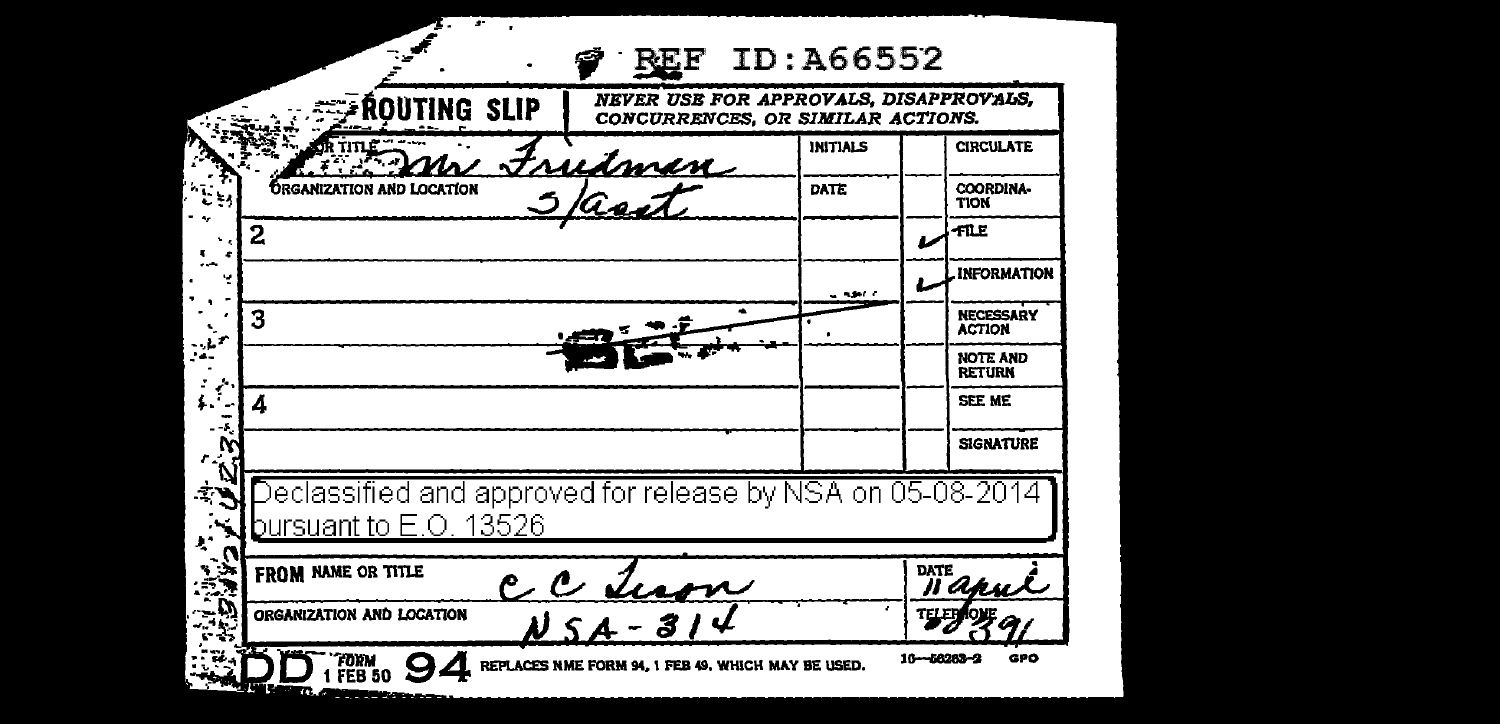

**SPECIAL HANDLING REQUIRED** NO- FEL-A ANLET FOREI N N TIONA'S

 $\mathscr{P}_{\theta_{\mathcal{R}_{\mathcal{A}}^{c}}}$ 

Tl o Intermation suprained in this document will not be the losed to foreign sationals or their retract

#### IFF SECURITY PROFUSAL WITH FACILITIES FOR SECURE DATA TRANSMISSION

#### INTRODUCTION

1. This paper presents a description or the cryptomathematical aspects of a device consisting of a shift register, several storage registers and two correspondence generators. Under proper usage this system should provide a means for secure IFF,. secure personal identification  $(PI)$ , and a secure data transmission system.

2. The basic system was initially proposed by the Conununications Laboratory of AFCRC and it was there that the first models of this system were constructed.

#### DESCRIPTION OF ENCIPHERMENT

#### l. Operations

a. In order to simplify the description given in the following sections, it will be necessary to define symbols for the various operations used in the encipherment:  $+, \oplus, G, S, Q$ . The first two will be explained initially; the other three will then be defined by ,making use of a seven stage device, as shown in Figure 2.

b. Vector addition, or ordinary non-carry binary addition, will be designated by +; e.g.  $\emptyset + \emptyset = 1+1 = \emptyset$ ,  $1+\emptyset = \emptyset +1 = 1$ . The + shall stand for the operation of combining two vectors a and b in such a way that if  $a = 110110001$  and  $b = 01011$ , then a  $\odot b = (110110001)$   $\odot$   $(01011) =$ 11011000101011.

 $\operatorname{\bf SECRET}$ 

#### SPECIAL HANDLING REOMRED NOT RELEA ARLET TOREL N N TIONAIS

The Information supplain d in the information will also<br>this document will not be biselosed<br>in foreign nationals or their replace-<br>sentative...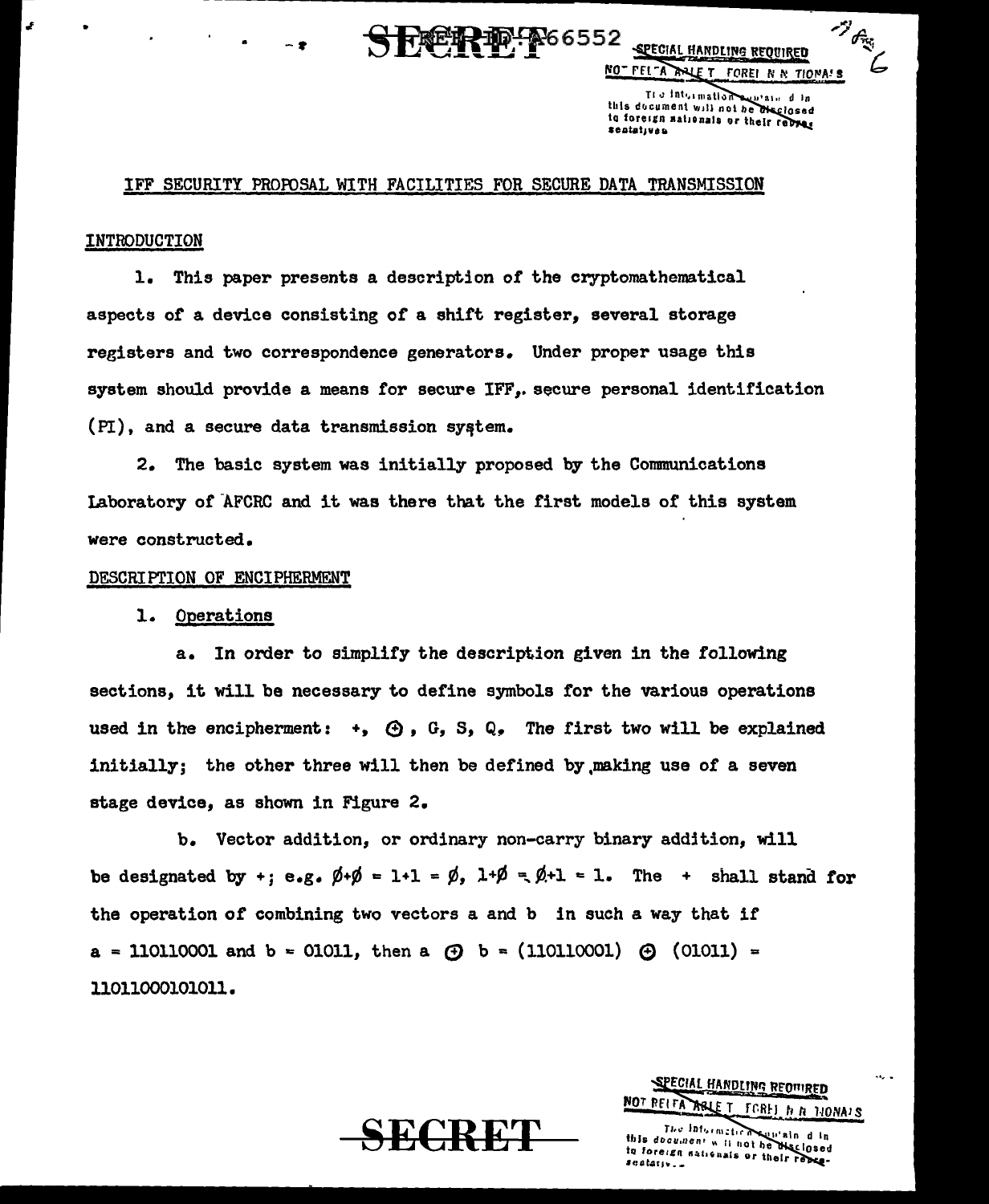# $\frac{10.466552}{1}$

c. In Figure 2 there is exhibited a seven stage device. This system will be used as an example in explaining the different operatjons of the device.

d. The correspondence generator is merely a permutation arranged so that for any distinct set of three bits read from stages  $\mu$ , 5, and 6 in the shift register there is one and only one.output. As an example of this operation, let the contents of the sever stages be represented by  $x_1, x_2, \ldots x_6, x_0$  i.e.

> $X = x_1 x_2 x_3 x_4 x_5 x_6 x_0$ <sup>=</sup>l l 0 1 1 0 o.

Since  $x_L$   $x_5$   $x_6$  maps or is permuted into an output  $(1,2,3)$ , an input of 110 into the correspondence generator becomes an output of 011, see Figure 2. This is then added to  $x_1 x_2 x_3$  to yield X' as follows:

$$
X = 1 1 0 1 1 0 0
$$
  
Output = 0 1 1  

$$
X' = 1 0 1 1 1 0 0
$$

Let this operation of reading of the value of the contents of stages *k,* 5, 6, permuting this value into any or the eight possible values, and then adding the result by non-carry binary addition  $(+)$  to stage 1, 2, and *3* of the shift register be defined by the operator G. That is in symbols  $X G = X'$ .

e. Let S be an operator designating a cyclic shift from right to left with the contents of stage l being carried end around to stage *¢.* For example

## SECRET-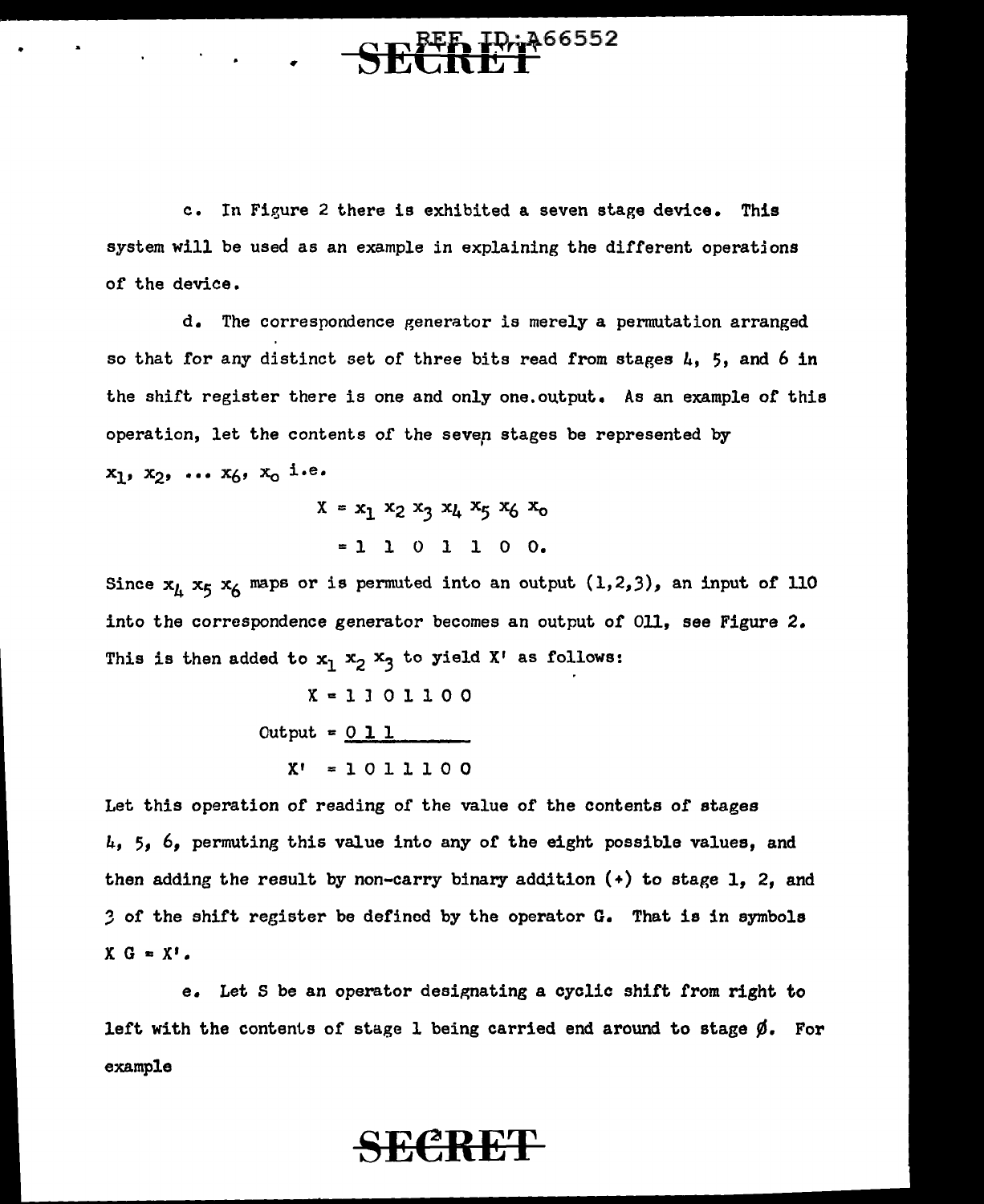# **REP HDFA66552**

#### $X = 1101100$  $X S = 1011001.$

f. Let Q EG S, where the operations are carried out from left to right in sequence as follows:

> $X = 1101100$  $X Q = X G S = (XG)S = (1011100)S$  $= 0 1 1 1 0 0 1.$

Basically these are the only operations involved in the system.

2. IFF

a. To use this system as a secure IFF we must be able to encipher, in a manner which can be duplicated on the ground, a randomly selected challenge (C =  $c_0$   $c_1$   $c_2$   $c_3$   $c_4$   $c_5$   $c_6$ ). Several different methods have been tried but the one method which appears to ofter.'the most complexity is that *ot* serial loading.

b. The device in its normal state *ot* rest will have the additive key  $(X_{\alpha})$  inserted in the shift register and will be ready to receive the interrogation pulses as they arrive. The interrogation will be preceeded by a series or synchronization pulses which will indicate what mode of operation is to be performed. After receiving the synchronization pulses and setting up the proper gates for calculating a normal IFF reply the operation will proceed as follows. Let  $X_0$  be the initial setting of the shift register, that is let  $X_0$  be the additive key. Then as the first bit  $c_0$  of the interrogation is received it is added (+) to the zero stage of the shift register, or symbolically  $X_0 + c_0 = x_1 x_2 x_3 x_4 x_5 x_6 (x_0+c_0)$ .

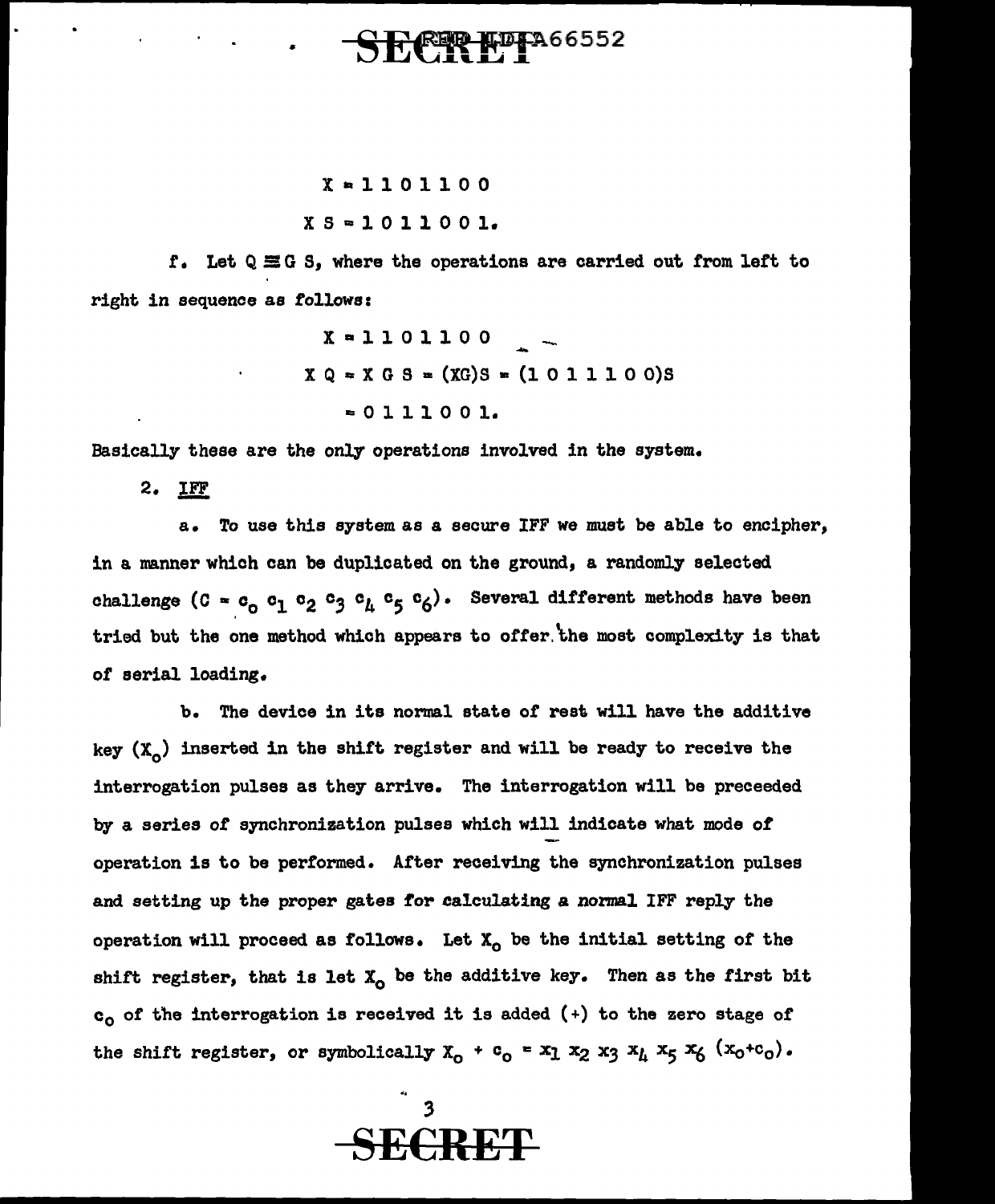..

 $\mathcal{L}_{\text{max}}$  and  $\mathcal{L}_{\text{max}}$ 

Next  $X_{0}$  + c<sub>0</sub> is operated on by Q. Let the result of this operation be designated by  $X_1$ , thus  $(X_0 + c_0)$  Q =  $X_1$ . When the second bit  $c_1$  arrives, it is added to position zero of the shift register. Q again is applied, giving  $X_2$ . This process can be represented symbolically as follows:

$$
X_0 = \text{additive key}
$$
\n
$$
X_1 = (X_0 + c_0) \text{ G } S = (X_0 + c_0) \text{ Q}
$$
\n
$$
X_2 = (X_1 + c_1) \text{ Q}
$$
\n
$$
X_3 = (X_2 + c_2) \text{ Q}
$$
\n
$$
X_4 = (X_3 + c_2) \text{ Q}
$$
\n
$$
X_5 = (X_4 + c_4) \text{ Q}
$$
\n
$$
X_6 = (X_5 + c_5) \text{ Q}
$$
\n
$$
X_7 = (X_6 + c_6) \text{ Q}
$$
\nor\n
$$
X_7 = ((((((X_0 + c_0)Q + c_1)Q + c_2)Q + c_3)Q + c_5)Q + c_6) \text{ Q}.
$$

All bits of the interrogation have now been loaded into the shift register. However, the degree of complexity involving the last several bits ( $c_{\mu}$ ,  $c_{5}$ ,  $c_{6}$ ) is not sufficient to give the system adequate security. Therefore, Q shall be applied seven more times as follows:

$$
((((((x7)q)q)q)q)q)q)q \equiv (x7) q7.
$$

This completes the encipherment.

c. In order to obtain the reply, read the values of any three of the stages (in the example stages l, 2, and *3* are used) and transmit their value as the reply.

d. The detajled operations involved in a complete encipherrnent are illustrated in Figure *3.* 

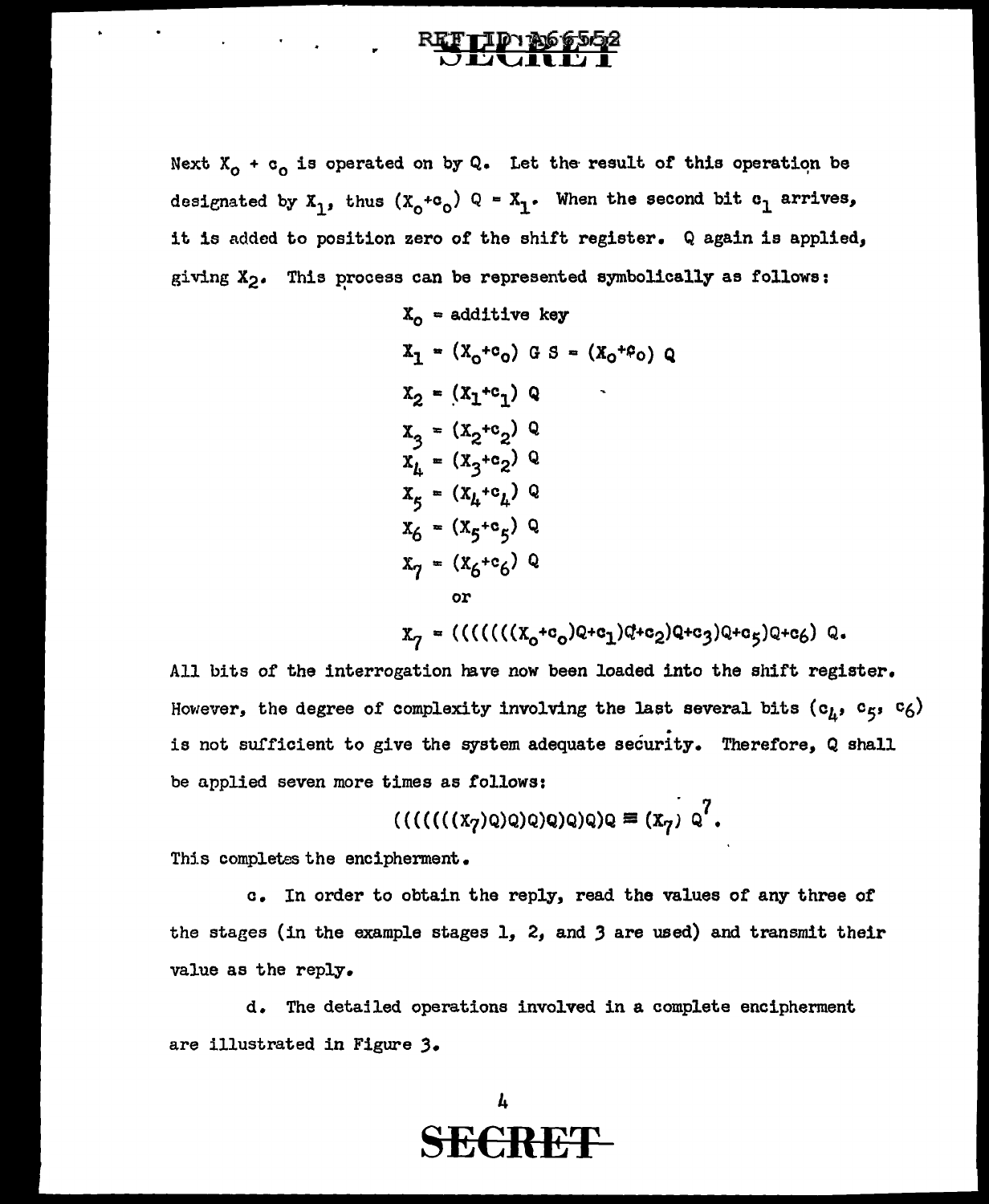### e. The proceding paragraphs described the method of calculation of a reply from an interrogation for a 7-stage shift register. Now, let us extend this operation to the 24-stage system. The operator G will now represent the reading from  $\mu$  stages instead of 3, permuting this value simultaneously through two correspondence generators ani adding (+) the results to 2 distinct sets of  $4$  stages each in the shift register. These sets will be distinct from the reading set. See Figure 1. The operator Sis the same (cyclic shift from right to left with end around carry). The interrogation will now consist of 24 bits,  $C = c_0 c_1 c_2 \cdots c_{22} c_{23'}$ and 4 bits instead of 3 will be used in the reply.

 $f$ . The reply is calculated as follows: first, determine  $X_{i,0}$ ,  $X_{1,8} = (((...((x_{0}+c_{0})Q+c_{1})Q+c_{2})Q+...+c_{22})Q+c_{23})Q) Q^{24}$ ; second, from  $X_{i,8}$  sciect  $L$  bits say  $x_1 x_2 x_3 x_4$  as the reply.

r.- •rhe interrogator, l·tho is on the other end of this transmission, . r···l'l'orm:1 th- rmma operations on the challenge ( inte,rrogation) that he has  $t$ ransmitted, then holds the result until he receives the reply. Upon re- $"$ riving the reply he compares this with the one he has calculated and upon a scrios of sny 10 such comparisions he is able to distinguish friends from enemies •

#### 3. Socure Personal Identification

a. The operations or this system when used for secure PI are basically the same with two clight exceptions: first the contents of the entire ohift register are transmitted in the reply, and second the interrogator, as we will see later, must be able to shift his shift rogister in cither direction.

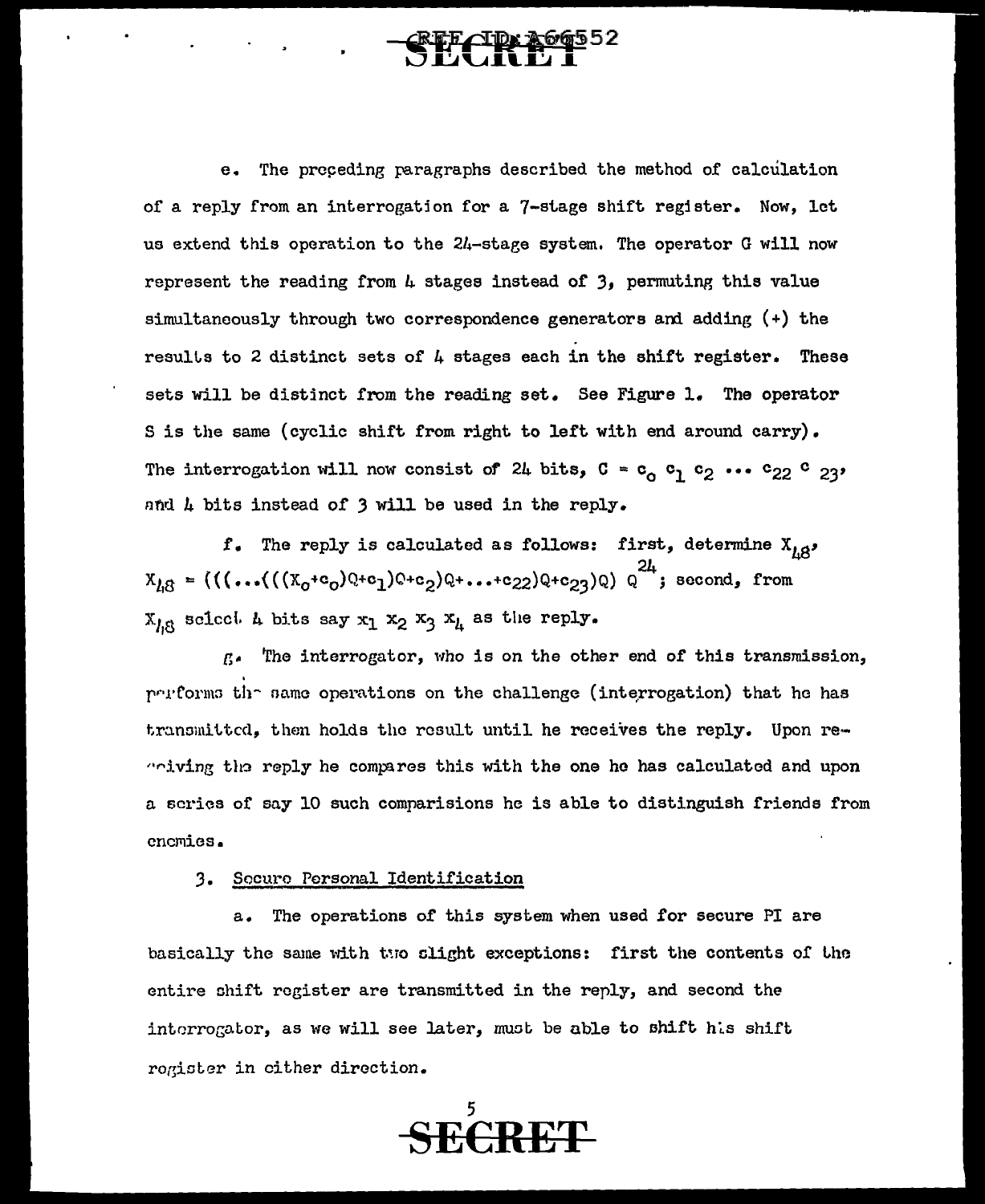$\mathcal{F}^{\mathcal{A}}_{\mathcal{A}}$  and  $\mathcal{F}^{\mathcal{A}}_{\mathcal{A}}$  and  $\mathcal{F}^{\mathcal{A}}_{\mathcal{A}}$  and  $\mathcal{F}^{\mathcal{A}}_{\mathcal{A}}$ 

b. After having received the synchronization pulses, which are different from those used in IFF, the device is automatically set up to  $\beta$ P8 $\mathbf{r}$ form the following operations (upon receipt of the interrogation  $\begin{array}{cccc} \mathbf{0} & \mathbf{e} & \mathbf{e}_0 & \mathbf{e}_1 & \dots & \mathbf{e}_{23} \end{array}$  which is identical to the preceding challenge); First, determine  $X_{24}$  where  $X_{24} = (...((X_0 + c_0)Q + c_1)Q + ... + c_{23}) Q$ . Second, to  $X_{24}$ add  $(+)$  the PI or PI  $\bigoplus$  A (see lb) where A might be an indication of the amount of fuel remaining, i.e.  $X_{2k}$  + (PI  $\oplus$  A)  $\equiv X^{\dagger}_{2k}$ . Third, determine  $X^*{}_{48}$  where  $X^*{}_{48}$  =  $(X^*{}_{24})$   $Q^{24}$ . Finally the reply  $X^*{}_{48}$  (all 24 bits) is transmitted to the interrogator.

c. In the meantime the interrogator has calculated  $X_{2l}$  and transferred it to a storage register awaiting the reply  $X^{\dagger}{}_{\mu\beta}$ . Having received  $X^{\dagger}{}_{i,\beta}$  he proceeds to operate backwards. First he shifts his shift register, which contains  $x^{\dagger}_{A}$  from left to right. Let this shift from left to right be designated by  $S^{-1}$ . Next he operates with G, which yields  $X'_{kq} = X'_{kq}S^{-1}G$ . Since  $X'_{\mu\beta} = X'_{\mu\gamma} Q$ , let us define  $Q^{-1}$  as  $S^{-1}G$ , i.e.  $Q^{-1} \equiv S^{-1}G$ , and further let  $Q^{-4} \equiv (Q^{-1}) \equiv (((x) Q^{-1})Q^{-1})Q^{-1}$  or any other power n such that  $Q^{-n}$ means to apply  $\varrho^{-1}$  successively n times. Hence  $x\cdot_{2\mu}$  =  $(x\cdot_{\mu\beta})$   $\varrho^{-2\mu}$ . By adding (+)  $X_{24}$  to  $X_{24}$  we have  $X_{24}$  +  $X_{24}$  = PI  $\bigoplus$  A which not only gives the interrogatee's PI but also gives the amount of fuel (or other vital information) to the interrogator. See Figure 4 for a detailed calculation using a seven stage device.

d. There are other types of operational procedures that can be used to obtain a PI reply from a particular aircraft rather than having all aircraft in a given area responding at once. The details of these and other modifications will not be included at this time.

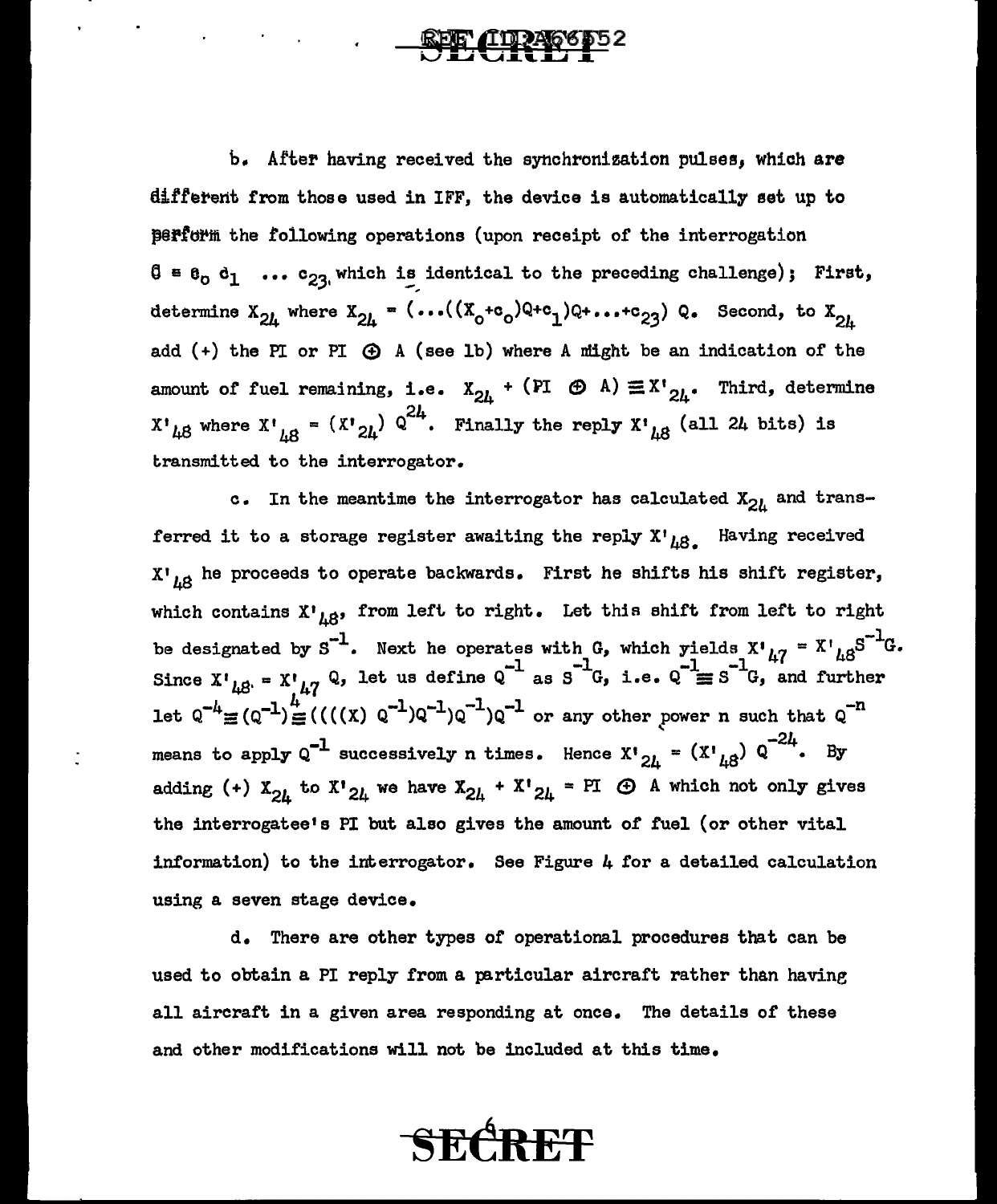## E**LIDEA66552**

#### 4. Data Transmission

a. Even though the operations involved in using this system for data transmission are rather complex, it should be borne in mind that this facility is an extra or bonus since most of the equipment would already be present for the IFF system. The system as proposed is essentially a discrete address system wherein a set of data is sent to one receiver (or under a prearranged address system to one group of receivers).

b. Under the assumption that there will always be more than one aircraft within receiving range, it will be necessary to set up a closed circuit between the transmitter on the ground and the receiver in the aircraft. This will be accomplished as follows: First, the ground will transmit a normal challenge C which is preceeded by a special set of synchronization pulses that trigger the proper gates for data transmission operation. Then for the seven stage device he calculates  $X_{\gamma}$  as in Figure 5(a) and stores it for future use. For simplicity let  $X_{7} \equiv H$ . Second, the aircraft receives the challenge and calculates H  $(X_7)$  and he too stores H for future use. To the value of H which is still in his shift register is added his PI and the initial value  $K_0$  of his counter  $(K)$ . Call the result of this operation  $X''_{7}$ , where  $X''_{7} = H + PT$   $\oplus K_{0}$ . The counter  $(K)$  is a binary counter of 3 stages in the seven stage device which counts  $\emptyset$ , 1, 2, 3, 4, 5, 6, 7,  $\emptyset$ , 1, ... and it is not reset to  $\emptyset$ . K<sub>o</sub> would represent some initial value and  $K_1$  would represent the next value in the sequence. Operate on X"<sub>7</sub> with Q<sup>7</sup> to obtain X"<sub>14</sub>, the reply. This entire operation in symbols is  $X^{\mu}L_{\mu} = [(\cdots((X_0+c_0)Q+c_1)Q + \cdots + c_6)Q + (PI \otimes K_0)]Q^7$ .

 $\boldsymbol{7}$ 

## SECRET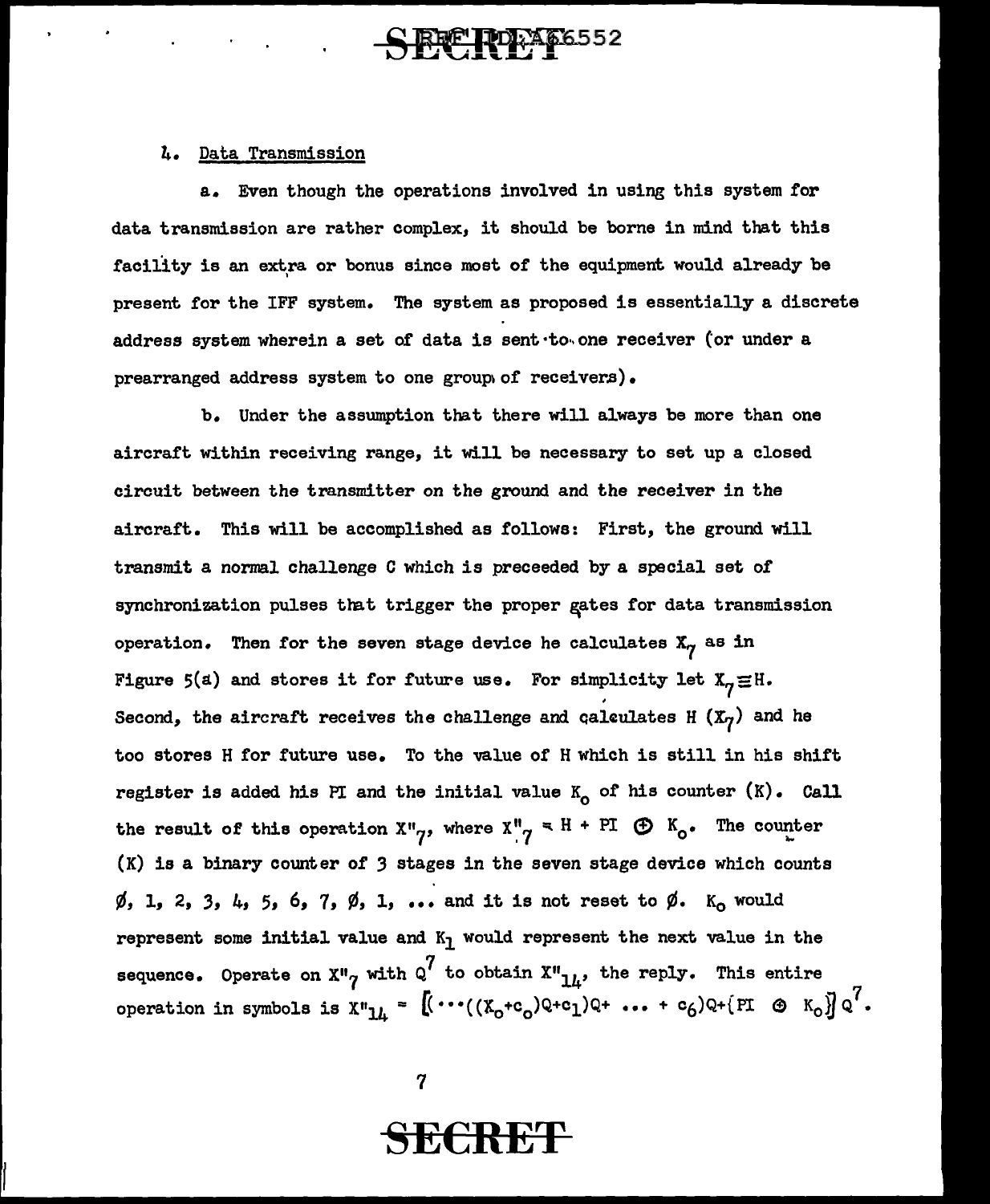## **LIP: 266552**

#### SECRET

#### **AS RIES OWIX**

The reply is then sent to the ground. See Figure  $5(b)$ . Third, the ground roceives the reply  $(\texttt{X''}_{14})$  and operates on it as follows: Third, the ground  $\overline{C}$ .  $(X''_{14})$  Q<sup>-1</sup>+H = PI
o K<sub>0</sub>. The  $\{F1 \oplus K_0\}$  is complemented, that is  $\emptyset$ 's become l's and vice versa then (H+(PI  $\odot$  K<sub>0</sub>)<sup>'</sup>)  $q^{-7}$  = X\*<sub>14</sub> = C. S. C. S. is transmitted to the aircraft as a call sign for the aircraft with this particular PI and  $K_{0}$ . See Figure 5(c) and (d). Fourth,C. s. is deciphered in the aircraft as follows: (C. S.)  $Q^{7}$ <sub>+H</sub> + (PI  $\,\,\oplus\,\,$  K<sub>1</sub>) = 1 1 1 1 1 1 1 k when the result of this calculation is all one's he transmits a pulse indicating correct reception. In general (a)  $Q^{n} =$  (b)  $Q^{n}$  if and only if a = b. Since a and b are of the form H+(PI  $\bigoplus$  K<sub>o</sub>}, then the other aircraft within receiving range that have different PI's can not get all ones. Those that do not get ones would automatically ignore the message transmissions. The calculations for this stop are carried out in Figure  $5(e)$ . This completes the setting up of a closed circuit.

c. The remaining operations consist of transmitting the messages. However, since  $\texttt{K}_{\textbf{O}}$  has already been used in the setup, the total number of messages which can be sent on one setup is limited to one less than the total nurnher of settings of K. The messages (for the seven stage device) are enciphered as follows, where  $M_i$  is message i and  $EM_i$  is the enciphered message:

> ${M_1}$  (Ground) (H+ { ${M_1}$   $\oplus$   $K_1$ })  $\circ$ <sup>-7</sup> = EM<sub>1</sub>;  $(Air)$  (EM<sub>1</sub>) Q<sup>7</sup>+H+K<sub>1</sub> = M<sub>1</sub>  $\oplus$   $\emptyset$ ; Acknowledge correct receipt of  $M_1$ ;

> > 8

## **SECRE'f**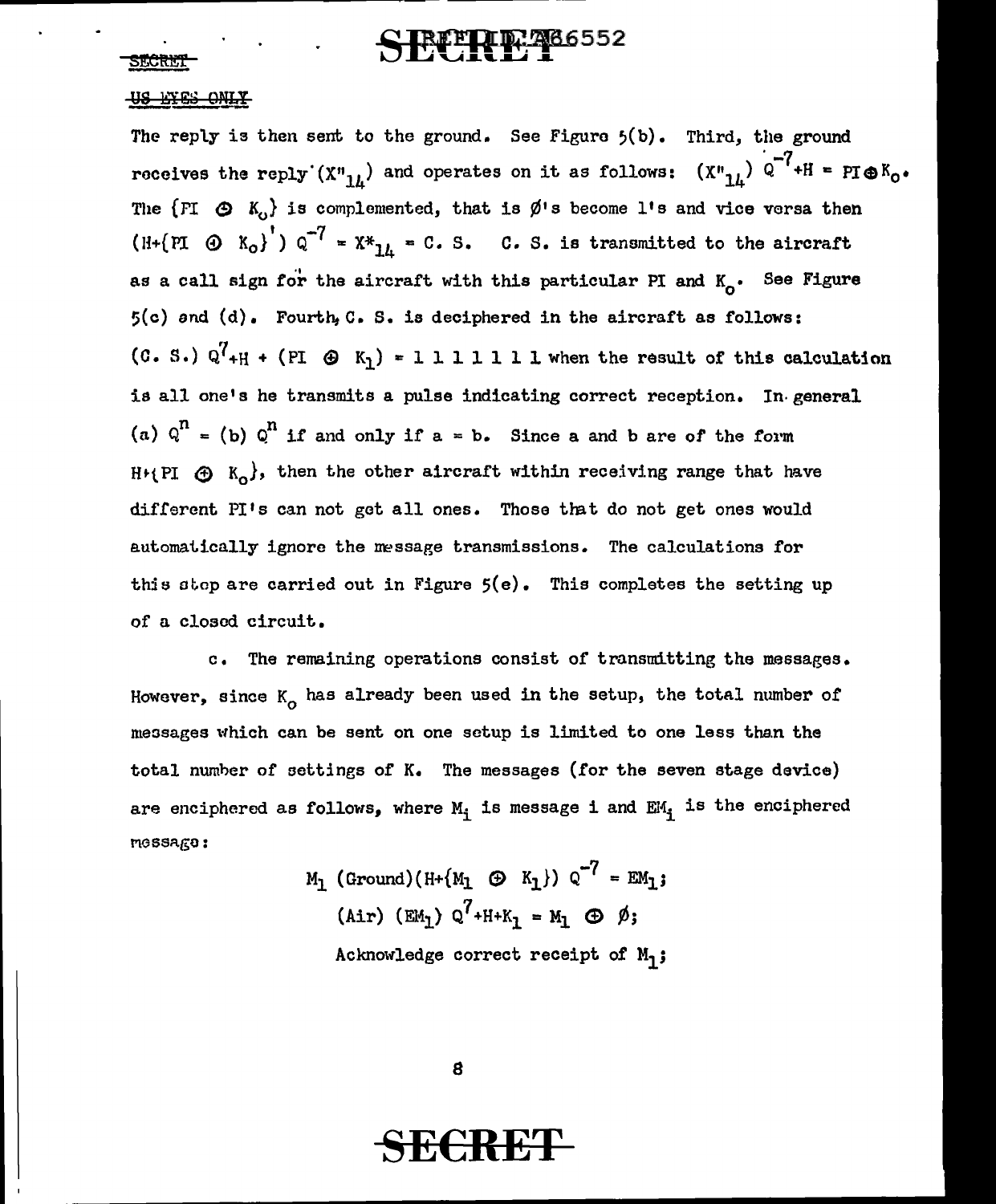# SECRE 1

 $M_2$  (Ground) (H+{ $M_2$  (0 K<sub>2</sub>}) Q<sup>-7</sup> = EM<sub>2</sub>; (Air)  $(\text{EM}_2)$   $Q^7 + H + K_2 = M_2$   $\oplus$   $\emptyset$ 

Acknowledge correct receipt of  $M_2$ ; and so forth. See Figures  $5(f)$  and  $5(g)$ .

d. The fact that the aircraft must obtain a  $\emptyset$  in the positions normally occupied by K gives an excellent check for transmission and other errors.

e. After a predetermined time the transponders in the aircraft go back into their normal state, that is in a stand-by status awaiting an interrogation.

#### KFY

1. The daily key will consist of the additive key, correspondence gonorntor one and correspondence generator two.' The read, write and reply rend-out positions are fixed and given in Figure 1.

2. Thore are  $2^{24}$ -1 or approximately 1.7 x 10<sup>7</sup> usable additive keys. The koy consisting of all zeros will not be used.

3. Sinco the correspondenco generators are pernrutors of 16 elements, there are 16! or approximately 2.1 x  $10^{13}$  different set-ups for each correspondence generator. However, no permutation which can be represented by a linear transformation can be used, therefore the 28,080 permulations which can be represented by linear transformation must be subt. realed from the total number (2.1 x  $10^{13}$ ) of set-ups to give the usable nunter of permutations for each correspondence generator.

9

## **SECRET**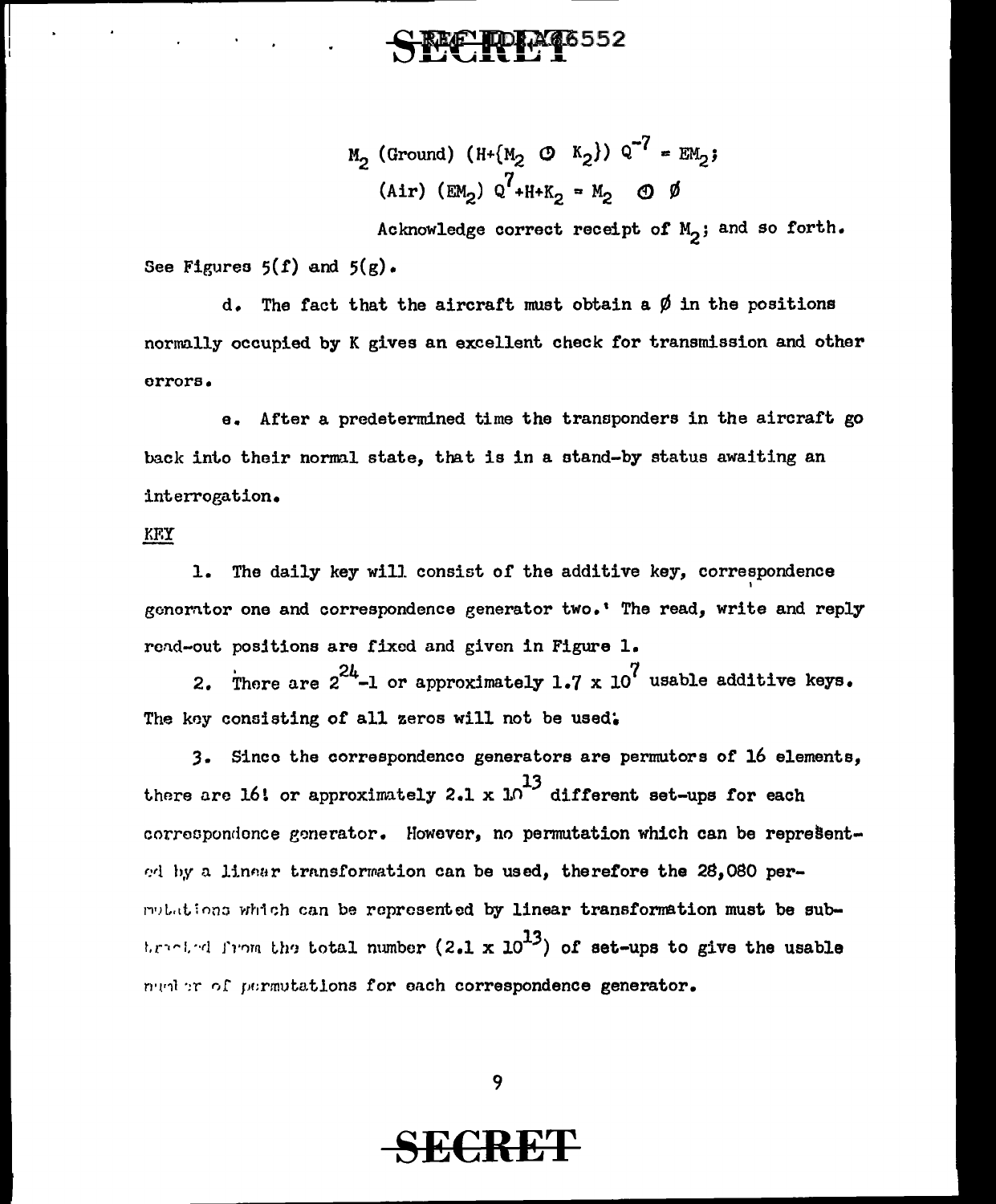## SECKE F

4. The total· number of usable keys is  $(2^{2L}-1)(161-28,080)(161-28,080)$ or approximately  $(1.7 \times 10^7)(2.1 \times 10^{13})(2.1 \times 10^{13}) = 7 \times 10^{33}$ .

5. In order to avoid the selection of a linear permutation for use in the key list the proposed key could be simply tested for linearity by a properly designed digital computor program.

6. In order to insure that the key is properly set up in the device a test setting  $(x_0)Q^{96}$  will be inserted into a separate register. The Officer who inserts the key will push a button and have the device with its new key run thru the 96 settings am check the 96th setting against the check setting furnished by the key list. If the two settings are identical, then the Officer knows that the key has been properly inserted and that the crypto-unit ia functioning properly. After the initial test the device will antomatically check itself at regular intervals, say every two minutes. Any time a failure occurs the device rechecks itself several times; if the system continues to fail then the system is automatically switched into emergency mode of operation and the pilot is informed.

> Carey C. Tison NSA-314 *30* March 1955

10

**SE€RET**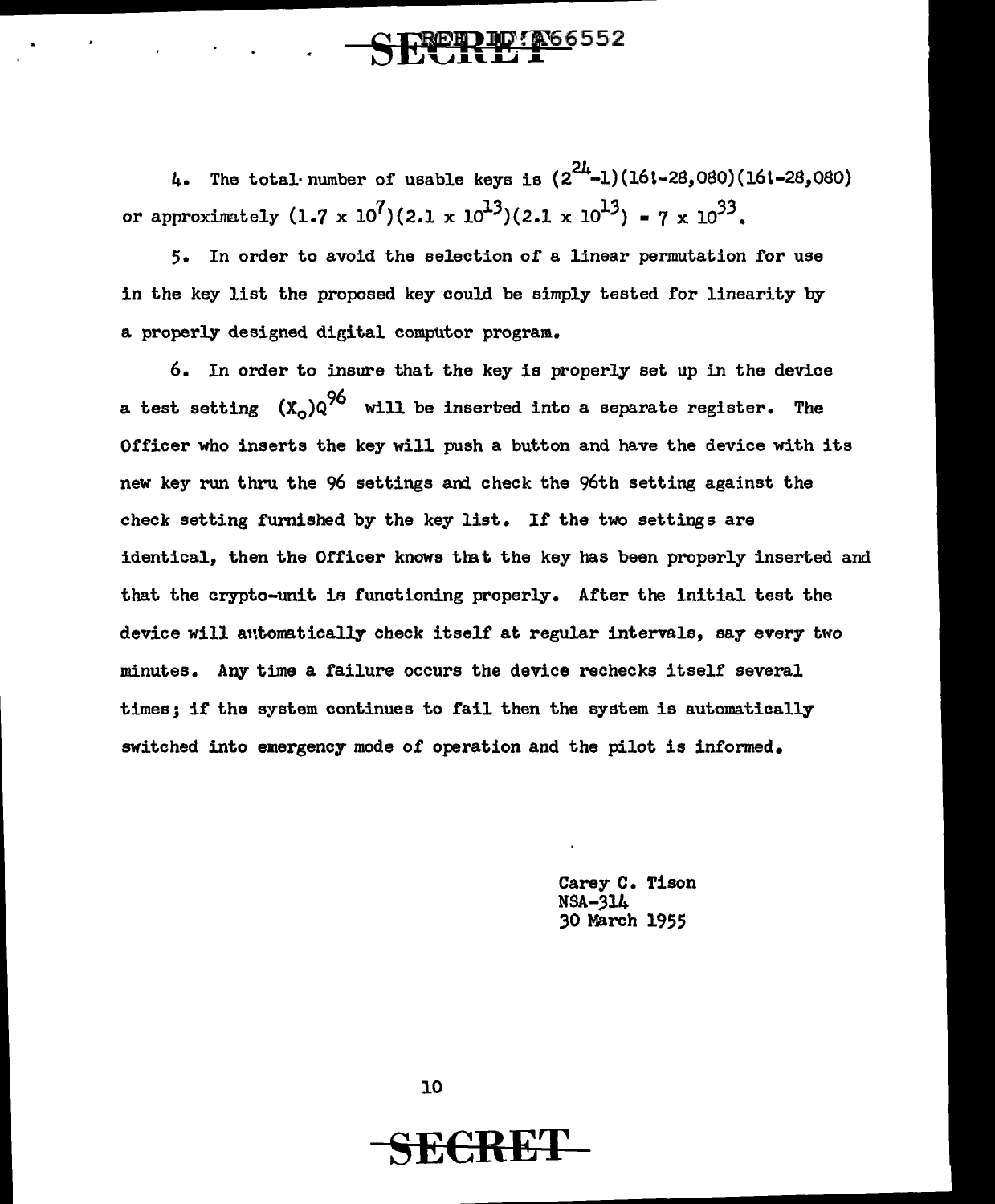E3ECE HDD : 20666 55622



SECRE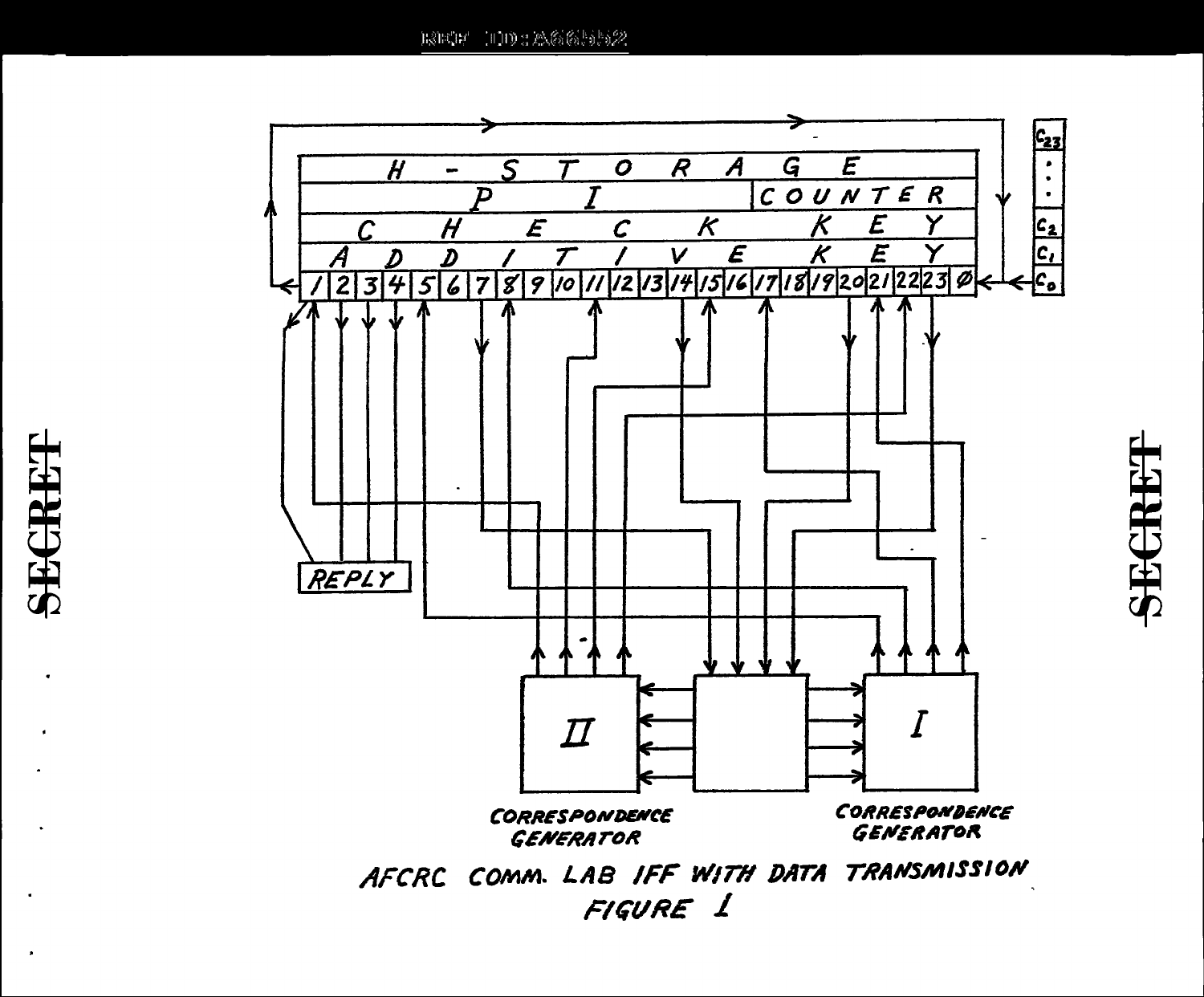## SECRETO 6552



**SECRET** 

FIGURE 2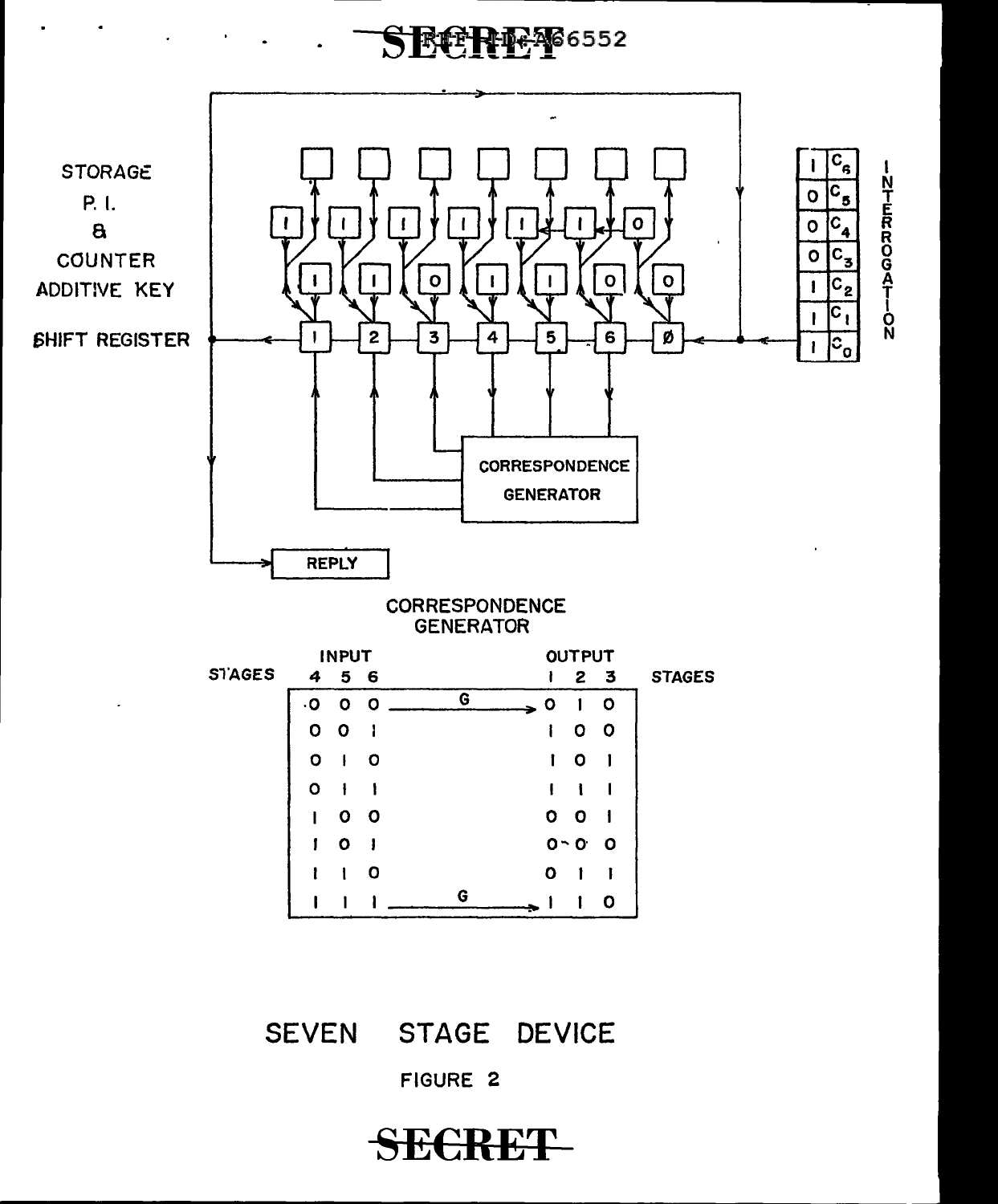# .. 552

 $\mathcal{L}(\mathcal{A})$  .

 $\sim$   $\mathcal{A}$ 

 $\sim$ 

 $\ddot{\phantom{0}}$ 

 $\bullet$ 

|                      | SHIFT REGISTER<br>1234560 |                                 |                                 |
|----------------------|---------------------------|---------------------------------|---------------------------------|
|                      | Additive. Key 1101100     |                                 | $\mathbf{x}_{\mathbf{o}}$       |
| Output $0 1 1 0 1 1$ | 1                         | $^{\circ}$ o                    | Input $1 1 0$                   |
|                      | 1011101                   |                                 | $X_{0}^{'} = (X_{0} + c_{0})$ G |
|                      | 0111011                   |                                 | $X_1 = X_0 S$                   |
| Output 0 0 0 0 0 0   | ı                         | $\mathbf{c}_{\mathbf{1}}$       | Input $1 0 1$                   |
|                      | 0111010                   |                                 | $x_1 = (x_1 + c_1)$ G           |
|                      | 1110100                   |                                 | $X_2 = X_1 S$                   |
| Output 1 0 1 1 0 1   | ı                         | c <sub>2</sub>                  | Input $0 1 0$                   |
|                      | 1001010                   |                                 | $X_3 = (X_2 + c_2) Q$           |
|                      | Output 0 0 0 0 0 0 0      | $^{\circ}$ 3                    | Input $1 0 1$                   |
|                      | 0010101                   |                                 | $x_L = (x_3 + c_3) Q$           |
|                      | 101<br>O<br>0001011       | $\mathbf{c}_{\boldsymbol{\mu}}$ | $x_{5}$                         |
|                      | 000<br>O<br>0010110       | $^{\circ}5$                     | $x_6$                           |
|                      | 111 1<br>1001111          | $c_6$                           | $\mathbf{x}_7$                  |
|                      | 110<br>1011110            |                                 |                                 |
|                      | 110                       |                                 | $\mathbf{x}_{\mathbf{g}}$       |
|                      | 1111100<br>011            |                                 | $x_{9}$                         |
|                      | 0011001<br>001            |                                 | $x_{10}$                        |
|                      | 0010010<br>100            |                                 | .x <sub>11</sub>                |
|                      | 0100101<br>101            |                                 |                                 |
|                      | 1101011<br>000            |                                 | $x_{12}$<br>$x_{13}$            |
|                      | 1010111                   |                                 | $x_{14}$                        |
|                      | 101                       |                                 | Reply                           |

REPLY FOR SECURE IFF

Figure 3

 $\hat{\mathbf{v}}$ 

SECRET-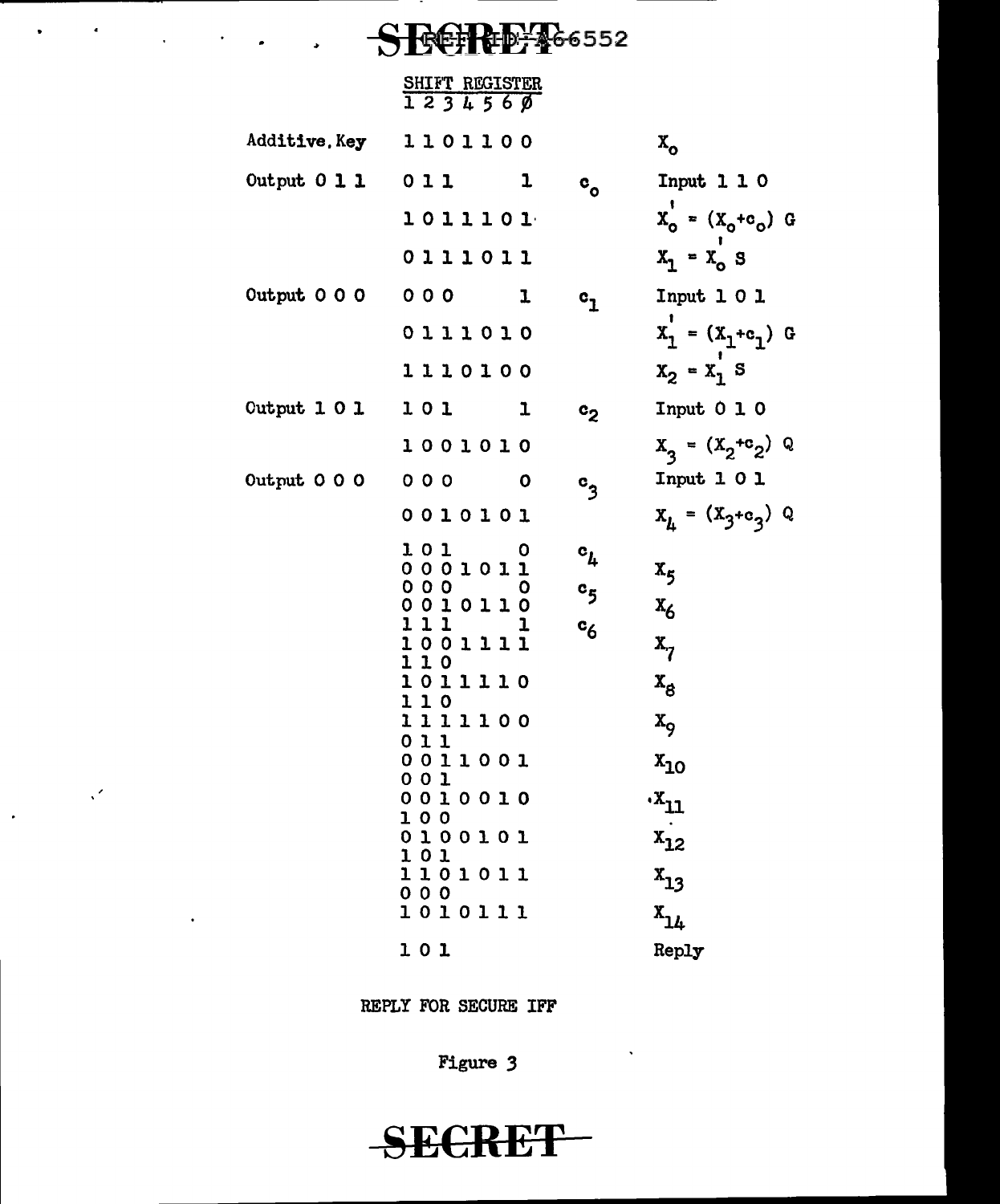## **THE 766552**

**INTERROGATEE** 

 $\lambda$ 

 $\pmb{\delta}$ 

#### INTERROGATOR

| <b>SHIFT REGISTER</b><br>1 2 3 4 5 6 Ø                                                                                                                                                                                                                                                                                                          |                                                                                                                                                                                                                                                                                                       |    | SHIFT REGISTER<br>123456Ø                                                                                                                                                                                                                                                                                                                                                                                          |                                                                                                                                                                                                                 |
|-------------------------------------------------------------------------------------------------------------------------------------------------------------------------------------------------------------------------------------------------------------------------------------------------------------------------------------------------|-------------------------------------------------------------------------------------------------------------------------------------------------------------------------------------------------------------------------------------------------------------------------------------------------------|----|--------------------------------------------------------------------------------------------------------------------------------------------------------------------------------------------------------------------------------------------------------------------------------------------------------------------------------------------------------------------------------------------------------------------|-----------------------------------------------------------------------------------------------------------------------------------------------------------------------------------------------------------------|
| 1101100<br>$\begin{array}{c} 1 \\ 1 \end{array}$<br>0<br>1<br>o<br>011100<br>111001<br>$\begin{array}{cccc} 1\,0\,1\,1\,1\,0\,0\,1 \ 0\,0\,1\,1\,0\,0\,1 \ 0\,0\,1\,0\,0\,1\,0 \ 0\,1\,0\,0\,0\,1\,0\,0 \ 0\,1\,0\,0\,1\,0\,1 \ 1\,1\,0\,0\,1\,0\,1\,1 \ 1\,1\,0 \ 0\,1\,0\,1\,1\,1\,0 \ 0\,1\,1\,1\,0 \ 0 \ 1\,1\,1\,0 \ 0 \ 1\,1\,1\,0 \ 0 \$ | $x_0$<br>$x_1$<br>$x_2$<br>$\vdots$<br>$\mathbf{c}_\mathbf{o}$<br>$\mathbf{c_1}$<br>$x_2$<br>$x_3$<br>$x_4$<br>$x_5$<br>$x_6$<br><b>C<sub>2</sub> C<sub>2</sub> C<sub>2</sub> C<sub>2</sub> C<sub>2</sub> C<sub>2</sub> C<sub>2</sub> C<sub>2</sub> C<sub>5</sub> C<sub>6</sub></b><br>$\mathbf{x}_7$ | ţ. | L<br>$\mathbf{1}$<br>$\bullet$<br>1100<br>$11$<br>$\boldsymbol{0}$<br>o<br>$\overline{1}$ 0<br>$\mathbf{I}$<br>$110$<br>$100$<br>$\circ$<br>$\mathbf{1}$<br>$\mathbf{I}$<br>$\mathbf{1}$<br>$\mathbf 0$<br>001<br>0<br>$\begin{smallmatrix} 0&0&1&0&0&1&0\ 1&0&1&0&0&1&0\ 0&1&0&0&1&0&1\ 1&0&1&0&1&1&0\ 0&0&0&0&1&1&0\ 1&1&1&1&0&0&1&1\ 1&0&0&1&1&1&0\ 1&0&1&1&1&0&0\ 1&0&1&1&1&0&0\ \end{smallmatrix}$<br>1011100 | $x_0$<br>$x_0$<br>$x_1$<br>$\mathbf{c}_\mathbf{o}$<br>$c_1$<br>$c_2$<br>$c_3$<br>$c_4$<br>$c_5$<br>$c_6$<br>$c_6$<br>$c_6$<br>$c_{6}$<br>$x_{7}$                                                                |
| 1111<br>110                                                                                                                                                                                                                                                                                                                                     | PI<br>A                                                                                                                                                                                                                                                                                               |    | 1011100                                                                                                                                                                                                                                                                                                                                                                                                            | Store                                                                                                                                                                                                           |
| 0 1 0 0 0 1 0<br>1 0 0<br>1 0 0 0 1 0 1<br>101<br>010<br>000<br>101010<br>1010100<br>01<br>$\mathbf{I}$<br>O<br>001000<br>O<br>01<br>0110000<br>0 1 0<br>0 1 0 0 0 0 0<br>0 1 0<br>0 0 0 0 0 0 0<br>0000000                                                                                                                                     | $x_7'$<br>$x_8'$<br>$x^{\prime}_{9}$<br>$x_{10}^t$<br>$x_{11}^{\prime}$<br>$x_{12}$<br>$x_{13}$<br>$x_{14}$<br>Reply                                                                                                                                                                                  |    | 0000000<br>000000<br>000000<br>$\frac{0}{0}$<br>0100<br>$\begin{array}{c} 0 \\ 1 \\ 0 \\ 0 \\ 0 \\ 0 \\ \end{array}$<br>010<br>0011000<br>$001'$<br>$000000000$<br>101<br>0101010<br>000<br>0010101<br>101<br>1100010<br>100<br>0100010<br>0100010                                                                                                                                                                 | Reply<br>$x_{14}^{\prime}$ $x_{14}^{\prime}$ $s$<br>$x_{13}$ s <sup>-1</sup><br>$x_{12}^1$ s <sup>-1</sup><br>$x_{11} s^{-1}$<br>$x_{10}^{t} s^{-1}$<br>$x_{9}^{t} s^{-1}$<br>$x_{8}^{t} s^{-1}$<br>$x^{i}_{7}$ |
|                                                                                                                                                                                                                                                                                                                                                 |                                                                                                                                                                                                                                                                                                       |    | $0,11100$ $0.11100$<br>1111<br>110                                                                                                                                                                                                                                                                                                                                                                                 | $\mathbf{x}_7$<br>Storage $(\mathbf{x}_7)$<br>PI<br>A                                                                                                                                                           |

SECURE PERSONAL IDENTIFICATION

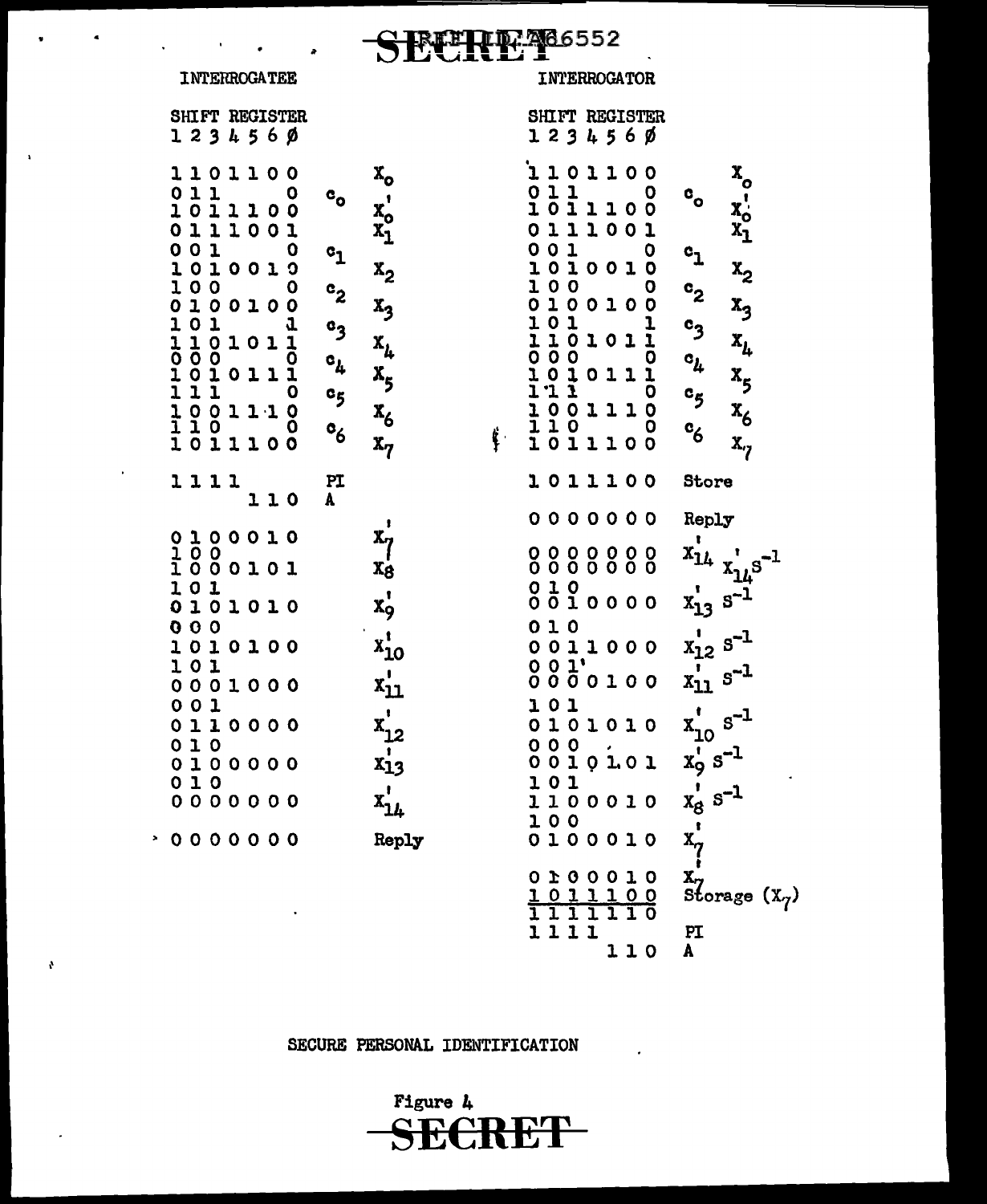**、エレエンタ6552** GROUND AND AIR **AIR**  $x_{\alpha}$ 1101100  $x_{o}$ 1001011  $\begin{smallmatrix} 0 & 1 & 1 & & & 1 \\ 0 & 1 & 1 & 1 & 0 & 1 \\ 1 & 1 & 0 & 1 & 1 \end{smallmatrix}$  $\begin{array}{c} 0 & 0 & 0 \\ 0 & 0 & 1 & 0 & 1 & 1 \\ \end{array}$  $\mathbf{c}_{\mathbf{o}}$  $x_1$  $X''_8$ 0111011<br>1011011<br>01011 0  $\frac{1}{2}$  1 1 1 1 110101<br>11111110<br>00 0  $0 0 1 1 0 1 1 0 0 0$ <br>  $1 1 1 0 1 1 0 0 0$ <br>  $0 1 1 1 0 1 0 0 1$ <br>  $1 1 0 1 0 1 0 1$ <br>  $1 0 1 0 0 0 0 0$ <br>  $1 0 0 1 0 0 0 0$ <br>  $0 1 1 0 0 0 1$  $c_1$  $x<sub>2</sub>$  $X''_9$  $0$ 11110  $c_2$  $X''$ 10  $x_3$  $c<sub>3</sub>$  $\mathbf 0$  $\frac{1}{1}$ 1100<br>11001  $x_1$  $\mathbf{x}_{L}$  $\mathbf{c}_h$  $x''_{12}$  $x_{5}$  $001$ <br>  $001$ <br>  $001$ <br>  $001$  $c_{5}$  $x_{13}$  $x_6$  $c_{6}$  $0100101$  $X_7 \equiv H$  $X''_{11}$ 1111 PI 0100101 Reply  $010$ Counter  $(K_0)$  $x_7$ 1001011  $\left( \mathrm{a}\right)$  $(b)$ GROUID **GROUND** 0100101  $x_{\boldsymbol{\eta}_{1t}}$   $x_{\boldsymbol{\eta}_{1t}}s_{-1}$ 0110001 H  $\text{Tr} \otimes \mathbb{K}_{0}$ 1010010 0000101 100 0110100  $\frac{\bar{X}^*}{\bar{X}^*q}S^{-1}$  $x_{13}^{\prime} s^{-1}$  $0001001$ 0011010 00001101<br>0001101<br>0111110<br>1011110 001  $x*_6s^{-1}$  $x_{12}x_{25}^{-1}$ 1001100  $\begin{array}{cccc}\n0 & 1 & 1 \\
0 & 1 & 1 & 1 & 1 & 0\n\end{array}$  $x_{55}x^{-1}$  $x_{11}^{\prime} s^{-1}$ 110  $x_{10}x_{10}$  $x *_{\mu} s^{-1}$ 0011111 0101111 110 110  $x \cdot 3s^{-1}$  $X^n\circ S^{-1}$ 1111111 1100111  $110.$ 111  $X*2^{S^{-1}}$  $x_{\alpha}$   $x_{\beta}$   $s^{-1}$ 1001111 1001011  $000$ 110  $x *_{1} s^{-1}$ 1001011  $X^n$ 1010111  $111$ 0100111 1001011  $\frac{X^n}{X^n}$ <sup>(H)</sup>  $X^*$ 0110001 1111010 0100111  $C. S.$ 1111 PI  $0 0 0 0 1 0 1 0$  $\begin{smallmatrix} K_0 \cr P \end{smallmatrix}$  $\bigoplus K_{0}$ <sup>'</sup>  $(c)$  $(d)$ 

Data Transmission

Figure 5 RKT